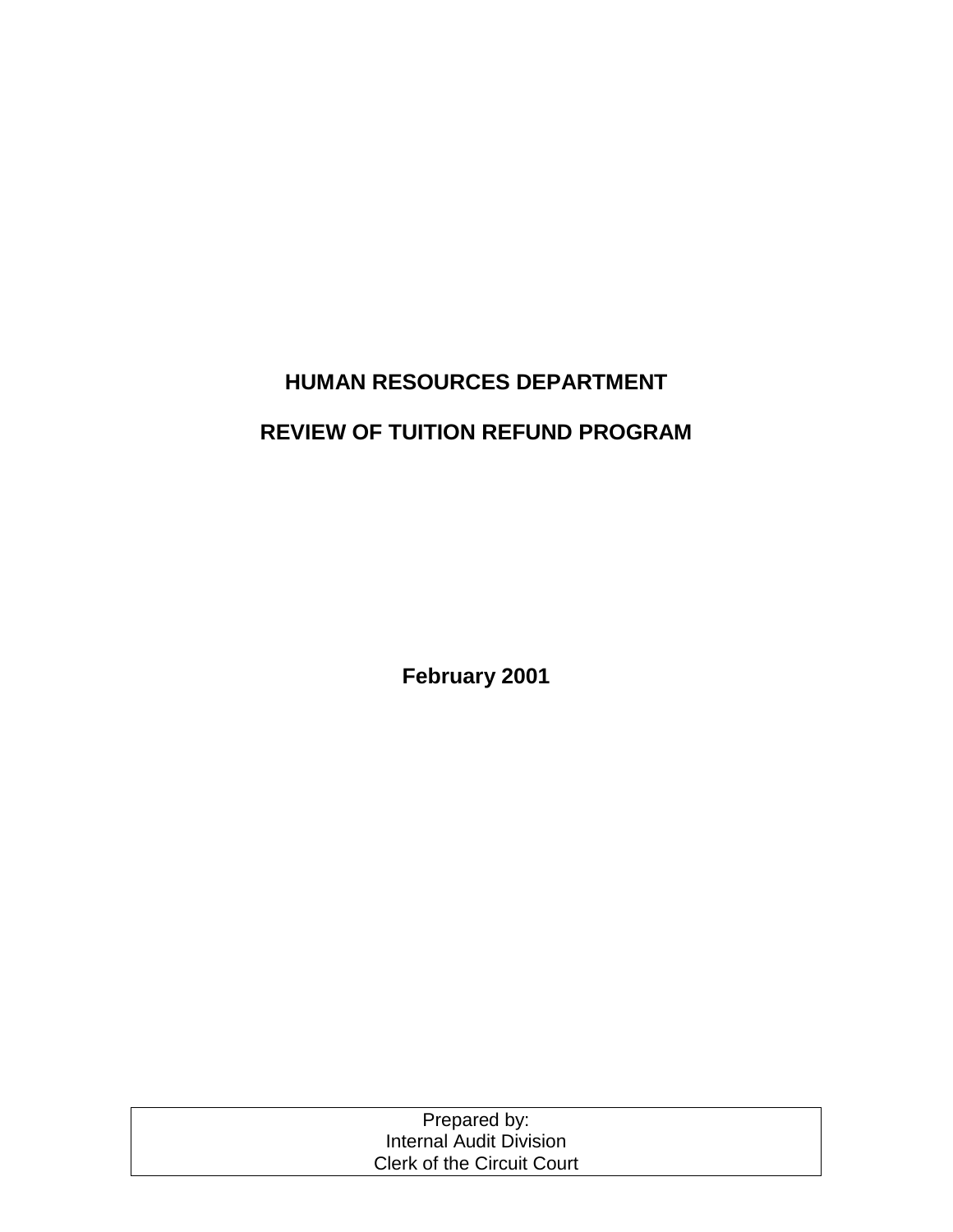February 20 , 2001

The Honorable Dick Van Der Weide, Chairman The Board of County Commissioners Seminole County, Florida 1101 East First Street Sanford, FL 32771

Dear Mr. Chairman:

 I am very pleased to present you with the attached audit of the county's Tuition Refund Program.

 Management responses have been incorporated into the final report. Based on those responses, management is responding to the conditions noted in the report, and the planned corrective actions are noted in the report. Internal Audit will conduct a follow up audit at a later date to ascertain if corrective actions taken by County management are effective.

I would like to thank the men and women of the Human Resources Department, for their cooperation and assistance throughout the course of this audit. The assistance is deeply appreciated. With warmest personal regards, I am

Most cordially,

 Maryanne Morse Clerk of the Circuit Court Seminole County

| Prepared by:                      |  |
|-----------------------------------|--|
| <b>Internal Audit Division</b>    |  |
| <b>Clerk of the Circuit Court</b> |  |
|                                   |  |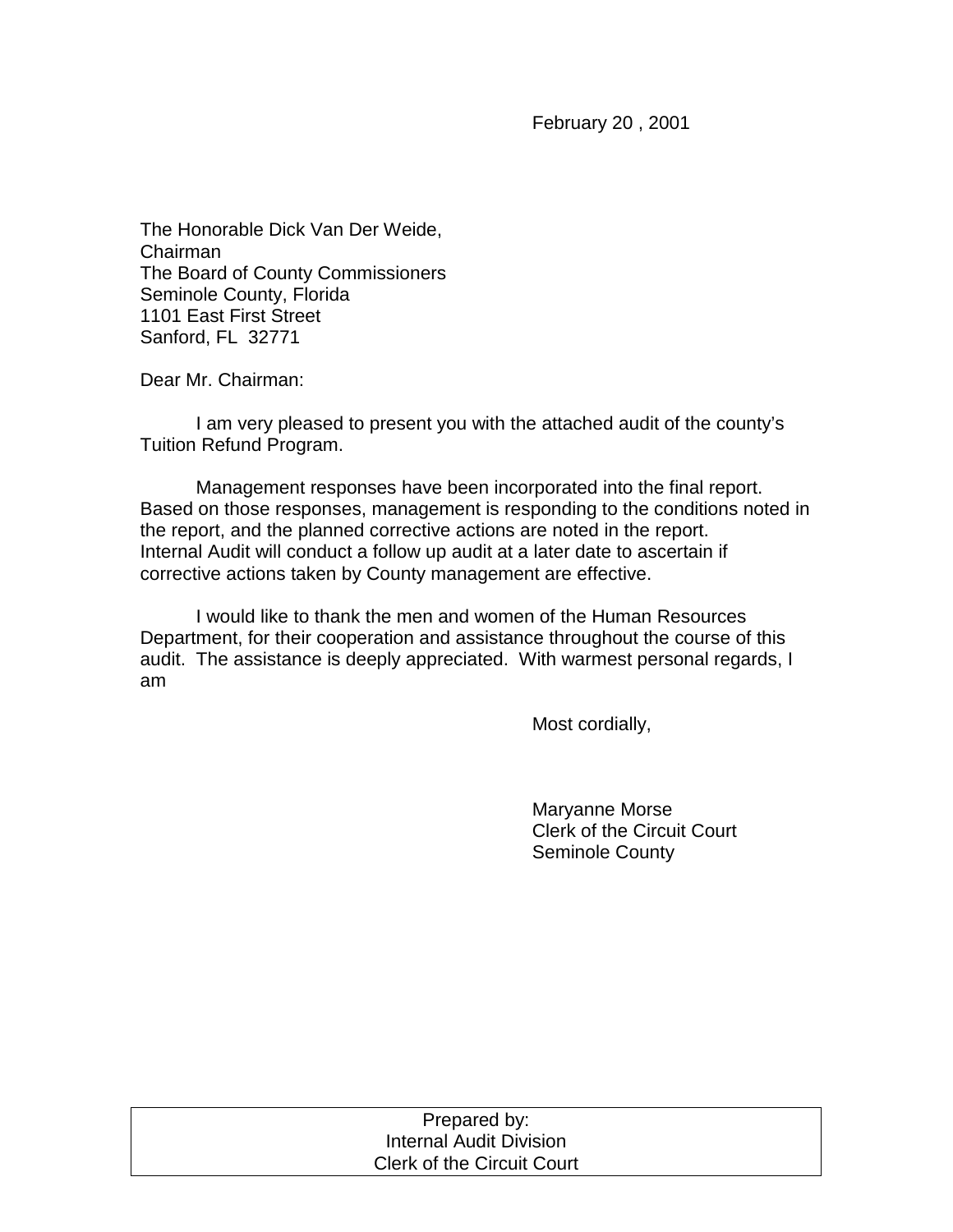# **DISTRIBUTION LIST**

#### BOARD OF COUNTY COMMISSIONERS Mr. Carlton Henley Mr. Daryl McLain Mr. Grant Maloy Mr. Randall Morris Mr. Dick Van Der Weide

COUNTY MANAGER'S OFFICE Mr. J. Kevin Grace

HUMAN RESOURCES DEPARTMENT Ms. Janet Davis

BOARD OF COUNTY COMMISSION RECORDS Ms. Sandy McCann Mr. Bob Wilson

| Prepared by:                      |  |
|-----------------------------------|--|
| Internal Audit Division           |  |
| <b>Clerk of the Circuit Court</b> |  |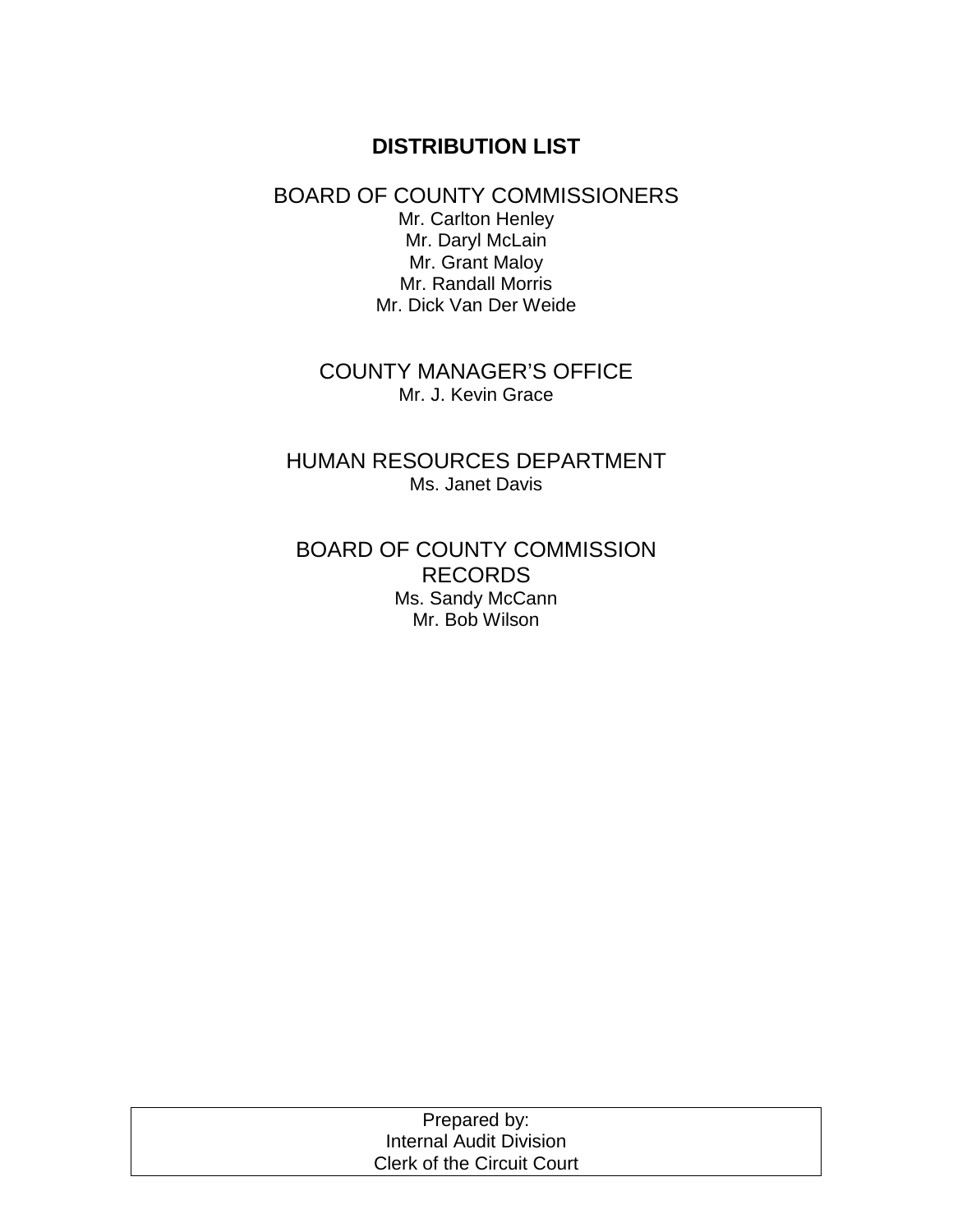# **TABLE OF CONTENTS**

# **Transmittal letter**

# **Introduction**

# **Findings and Recommendations**

| 1. Service obligations, as stated in the Personnel Policies and Procedures<br>Manual, are not being enforced. |                                                                                                                                               |  |
|---------------------------------------------------------------------------------------------------------------|-----------------------------------------------------------------------------------------------------------------------------------------------|--|
|                                                                                                               |                                                                                                                                               |  |
|                                                                                                               |                                                                                                                                               |  |
|                                                                                                               | 2. Reimbursements for textbooks and tuition costs are made without paid<br>receipts.                                                          |  |
|                                                                                                               |                                                                                                                                               |  |
|                                                                                                               |                                                                                                                                               |  |
|                                                                                                               | 3. Tuition reimbursement amounts are not correctly calculated.                                                                                |  |
|                                                                                                               |                                                                                                                                               |  |
|                                                                                                               |                                                                                                                                               |  |
|                                                                                                               | 4. Employees are reimbursed for health fees regardless of whether or not<br>the health fee was assessed by the school or paid by the student. |  |
|                                                                                                               |                                                                                                                                               |  |
|                                                                                                               |                                                                                                                                               |  |

| Prepared by:                      |  |
|-----------------------------------|--|
| Internal Audit Division           |  |
| <b>Clerk of the Circuit Court</b> |  |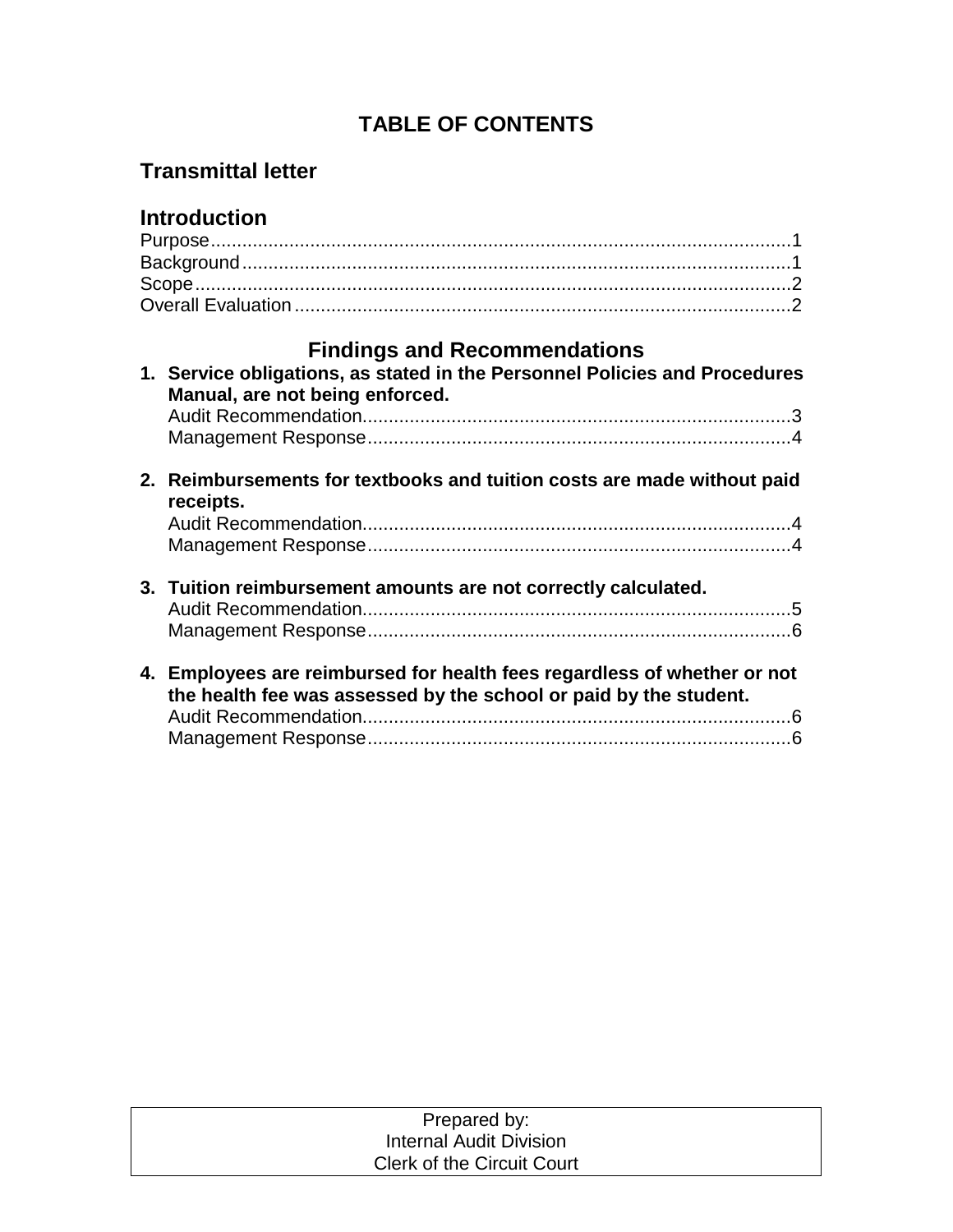#### **SEMINOLE COUNTY HUMAN RESOURCES DEPARTMENT**

#### **REVIEW OF TUITION REFUND PROGRAM**

The Internal Audit Division of the Clerk of the Circuit Court has completed an audit of the Tuition Refund Program offered by Seminole County government to its employees. The director of County Finance requested the audit after it was determined during a pre-audit of payment vouchers that some employees were not being reimbursed in accordance with County policy.

#### **PURPOSE**

The purpose of the review was to determine if the administrative controls over the Tuition Refund Program are adequate and operating as intended in compliance with applicable laws, regulations, and other Seminole County policies and procedures. Specifically, the purpose of the audit was to ensure that all payments to participating employees were made in accordance with established terms, conditions, laws, and regulations.

#### **BACKGROUND**

On September 27, 1977 the Board of County Commissioners enacted Ordinance #77-23 which created a pilot tuition refund program. This ordinance was amended by Ordinance #79-43 on November 20, 1979 subsequently, it was determined that an ordinance no longer was required to authorize program payments and the Board repealed the ordinances March 24, 1998. With repeal of the ordinances, future program changes were to be made as modifications to the County's personnel policies. The program provides tuition refunds to permanent full-time employees who have completed six months of employment and are pursuing educational courses that are directly related to a job or career path within Seminole County government. Requests for tuition reimbursement are submitted to the Human Resources Department, along with a proof of registration. Employees agree to remain in Seminole County government service for one year following the completion of the course or to reimburse the county for the cost of that course. Tuition refunds are prorated based on the grade received.

| Prepared by:                      |  |
|-----------------------------------|--|
| <b>Internal Audit Division</b>    |  |
| <b>Clerk of the Circuit Court</b> |  |
|                                   |  |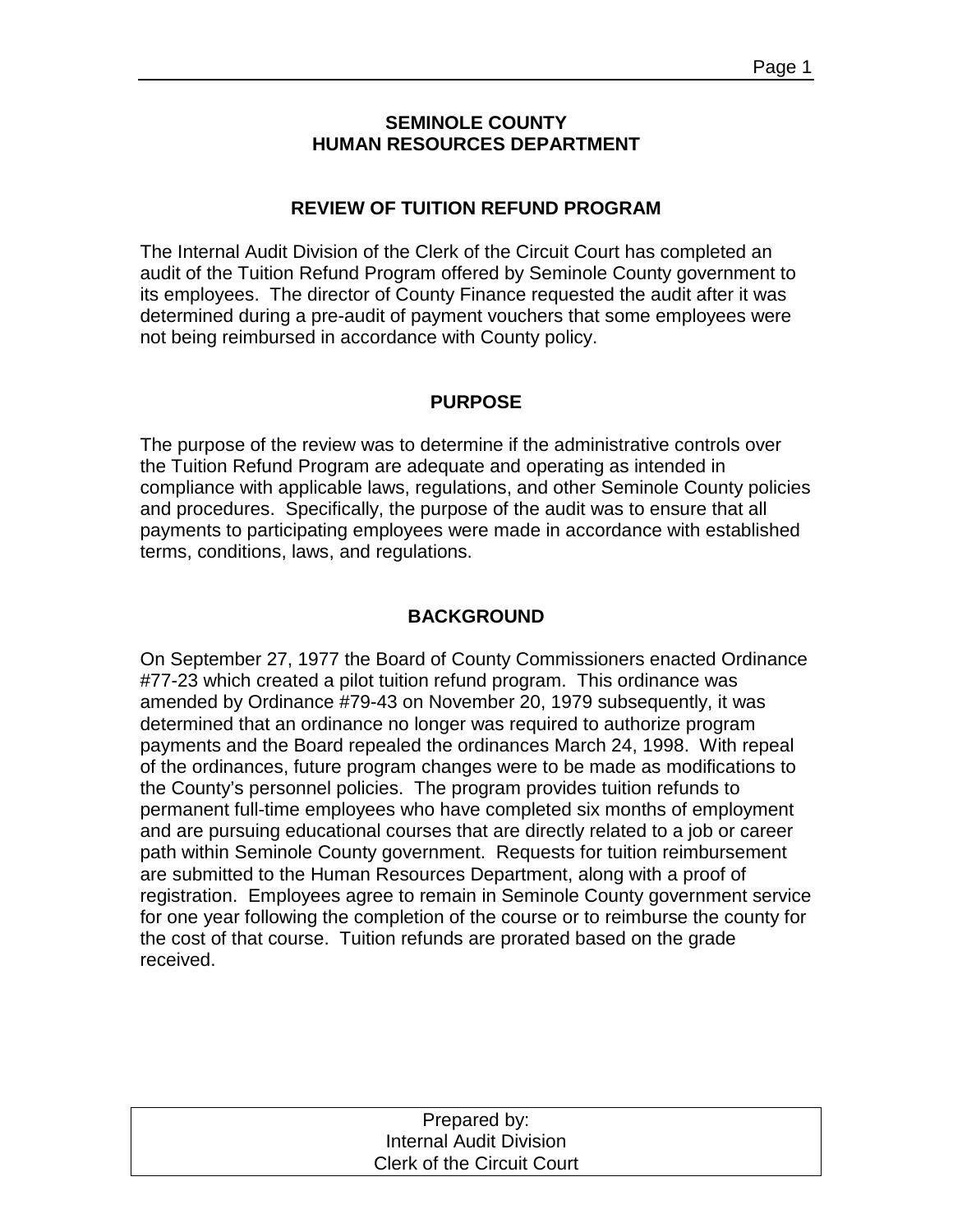## **SCOPE OF WORK**

The review was limited to a review of payments to participating employees for the period of October 1, 1998 through August 11, 2000. Actual payments to these employees for the audit period were \$78,698.59. All source documents related to the tuition refund program were subject to review.

Our audit coverage included:

- Review of Educational Reimbursement Program Applications (hereafter, Application) to determine if payments were properly documented;
- Review of County Finance records to determine if payments were made in accordance with program provisions;
- Interviews of key personnel; and,
- Other such auditing procedures considered necessary under the circumstances.

The audit was conducted by Pat Tindel.

#### **OVERALL EVALUATION**

It is our opinion that policies and procedures need to be revised in order to strengthen the controls over the program and to ensure compliance with the program requirements. Conditions exist that warrant management's further attention:

- Service obligations, as stated in the Personnel Policies and Procedures Manual, are not being enforced;
- Reimbursements for textbooks and tuition costs are made without paid receipts;
- Tuition reimbursement amounts are not correctly calculated; and,
- Employees are reimbursed for health fees regardless of whether or not the health fee was assessed by the school or paid by the student.

The details of the findings and recommendations follow:

| Prepared by:                      |
|-----------------------------------|
| Internal Audit Division           |
| <b>Clerk of the Circuit Court</b> |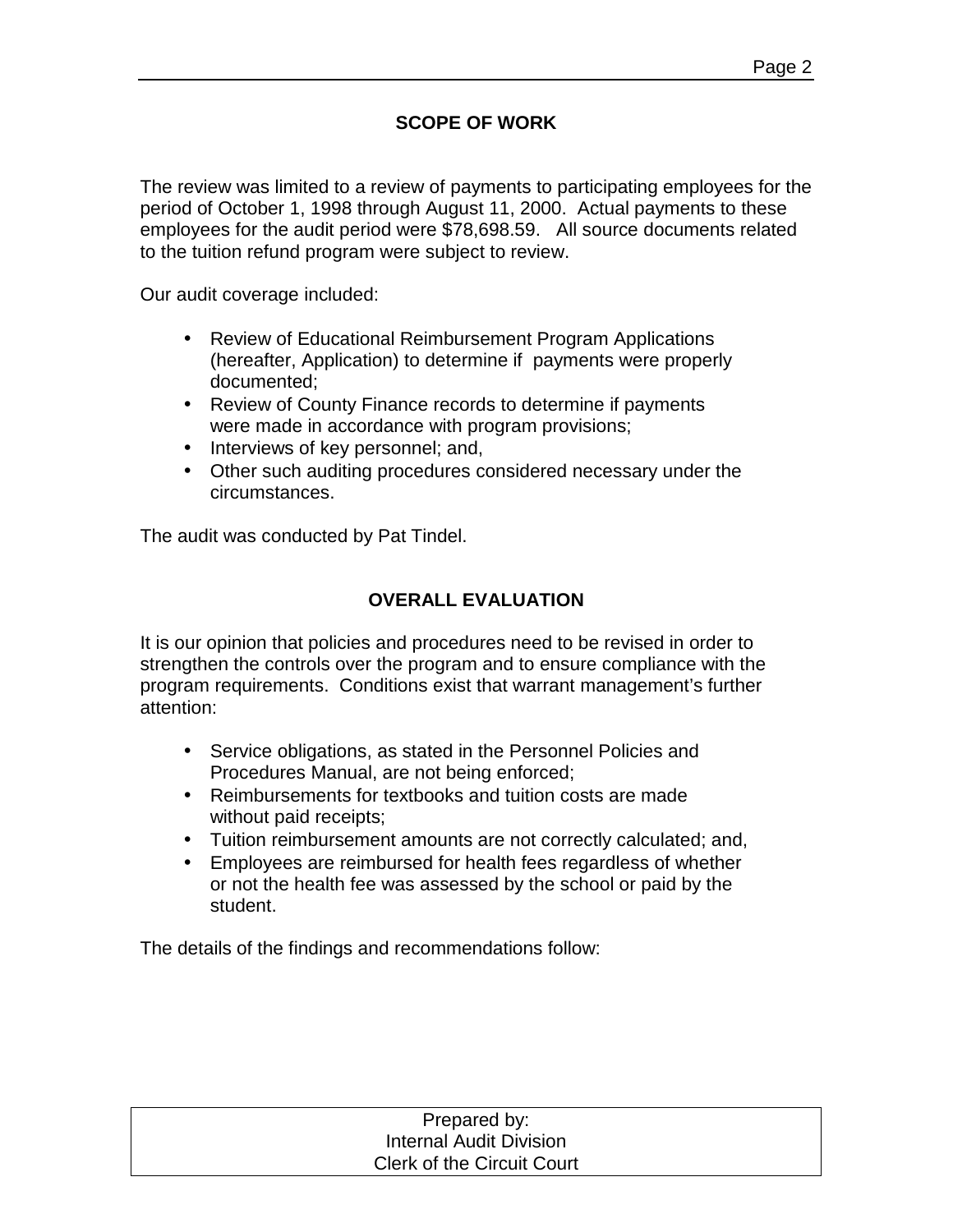### **FINDING NO. 1**

# *Service obligations, as stated in the Personnel Policies and Procedures Manual, are not being enforced.*

Seminole County Personnel Policies and Procedures Manual Section 304.0 requires employees receiving education refunds to agree to remain in Seminole County government service for one year following the date of completion of the course, or to reimburse the county for the cost of that course. This reimbursement can be by direct payment or deduction from any monies due at the time of separation. We noted the following exceptions to the service obligation requirement during our testing:

- An employee was reimbursed a total of \$544.72 for two classes taken from January 6, 1999 to May 3, 1999. The employee terminated on April 30, 2000, 11 months later. The employee did not refund the cost of the two courses. No monies were deducted from final paycheck;
- An employee was reimbursed a total of \$457.97 for one class taken from August 25, 1998 to December 11, 1998. The employee terminated on August 22, 1999, eight months later. The employee did not refund the cost of the course. No monies were deducted from final paycheck;
- An employee was reimbursed a total of \$1,440.11 for three classes (one from January 6, 1999 to April 28, 1999; two from June 23, 1999 to August 3, 1999). The employee terminated on October 22, 1999, rehired on January 18, 2000 and terminated March 6, 2000, six and seven months, respectively, later. The employee did not refund the cost of the three courses. No monies were deducted from final paycheck; and,
- An employee was reimbursed a total of \$1,177.97 for five classes (two from August 23, 1999 to December 10, 1999; three from January 5, 2000 to May 2, 2000). The employee terminated on May 28, 2000, less than one month later. The employee did not refund the cost of the five courses. No monies were deducted from final paycheck.

The county has authority to garnish employee's final paychecks; however, this procedure was not followed. Consequently, the county did not recover the \$3,620.77 from the employees' final paychecks.

#### **Recommendation**

We recommend that a copy of the application be filed in the employee's personnel file. We also recommend that the Separation Report Form be revised to include a section addressing the required service obligation and whether or not the employee is required to repay any education refunds.

| Prepared by:                      |
|-----------------------------------|
| Internal Audit Division           |
| <b>Clerk of the Circuit Court</b> |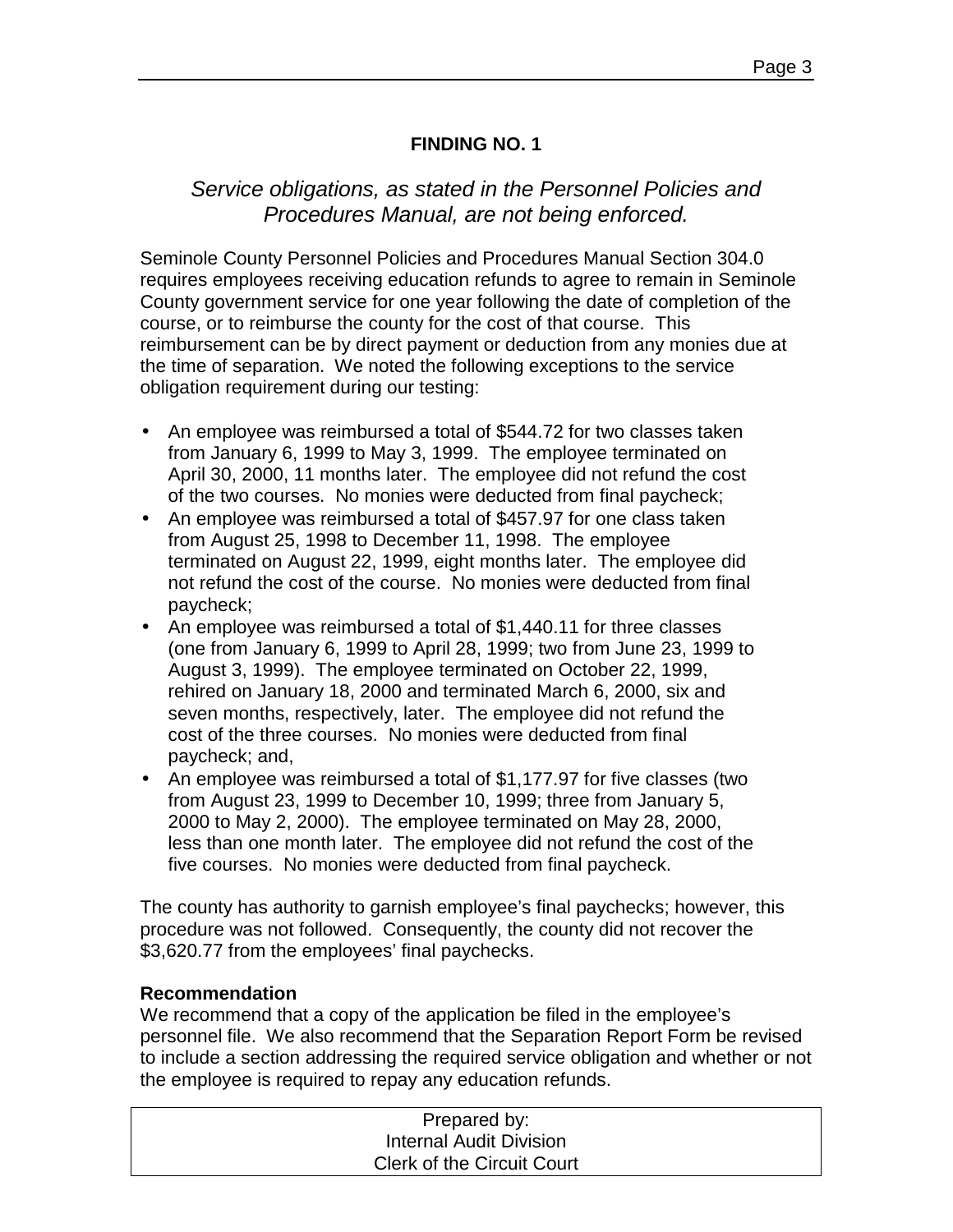#### **Management Response**

(The Human Resources Department submitted the following response.)

Based upon your findings and recommendations, we will revise our separation report form to include a section addressing the required service obligation. Furthermore, the Human Resources Staff member assigned to overseeing this program will be required to sign off on all separation notices indicating whether such service obligations have been honored. We will notify your office whenever a service obligation has not been met**.** 

## **FINDING NO. 2**

# *Reimbursements for textbooks and tuition costs are made without paid receipts.*

Seminole County Personnel Policies and Procedures Manual Section 304.0 states that reimbursement for the purchase of textbooks is available by providing a receipt. Additionally, reimbursement for tuition is available by submitting proof of tuition payment, along with a copy of the grades. During our examination of tuition reimbursements, we noted that 12 of 79 (15.19 percent) textbook reimbursements totaling \$740.31 were not supported by receipts. We also noted that 82 of 108 (75.93 percent) tuition reimbursements totaling \$20,895.05 were not supported by receipts. Of these 82 tuition payment exceptions, we noted three reimbursements that were not supported by official notice of grades. Internal control procedures should be strengthened to prohibit reimbursement requests from being approved for payment without all required documentation.

#### **Recommendation**

We recommend the county enforce the existing requirements for the submission of receipts and grades with the application. Tuition refund requests should not be processed for payment until all the required receipts and documents are received.

#### **Management Response**

(The Human Resources Department submitted the following response.)

The Human Resources Department agrees that only those requests supported by appropriate documentation should be considered for reimbursement. Furthermore, we concur with your recommendation that the existing requirements be enforced. We do however, believe the discrepancies noted on page four of your findings are primarily attributed to technological advances and differing standards of what constitutes proof of payment, as described below.

As a matter of policy, we do not process requests for reimbursements without a copy of fee invoices, textbook receipts and notice of grades. These supporting

| Prepared by:                      |  |
|-----------------------------------|--|
| Internal Audit Division           |  |
| <b>Clerk of the Circuit Court</b> |  |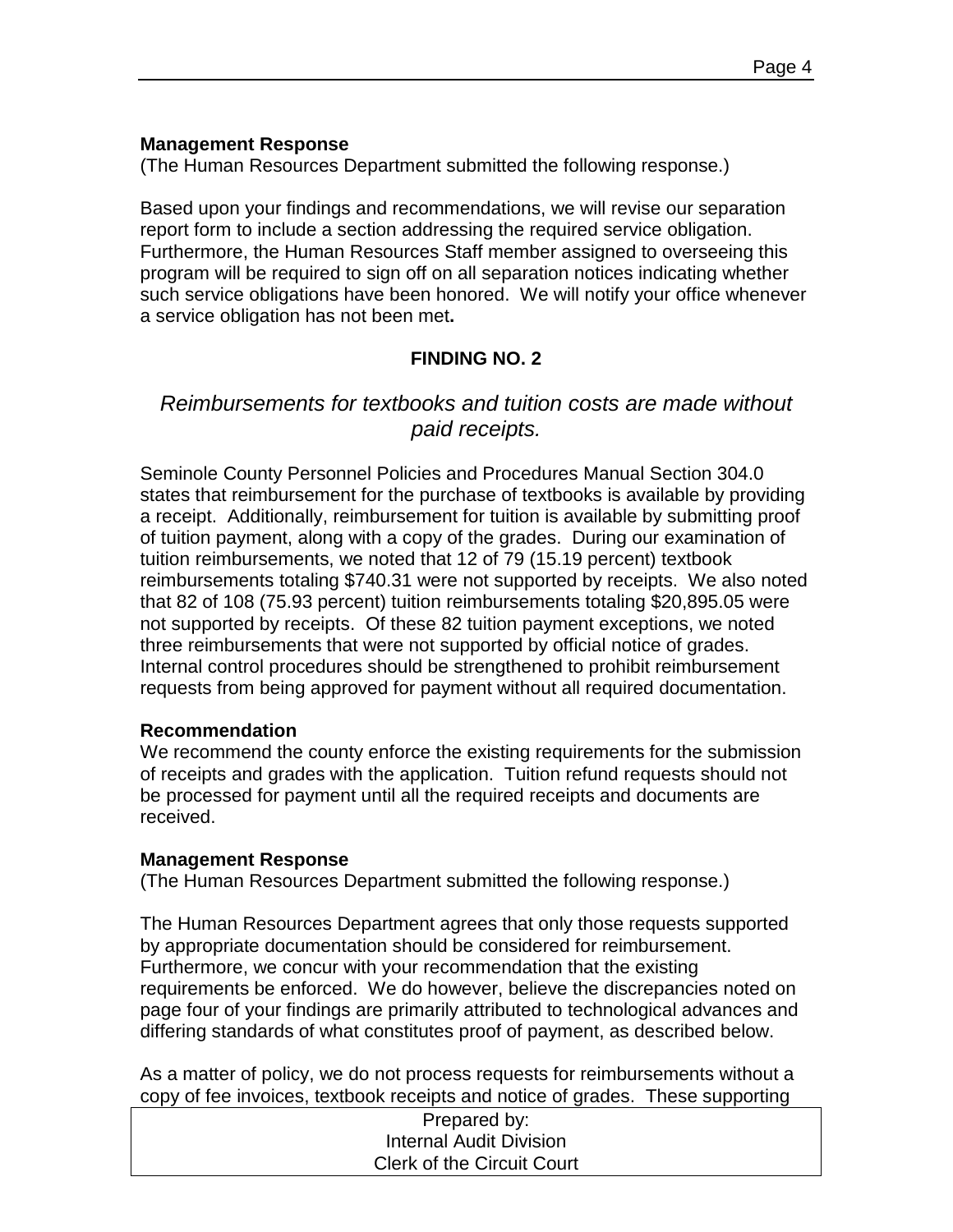documents are forwarded to County Finance for review and payment. It is important to note that many colleges and universities (including the University of Central Florida) do not issue the "traditional" types of paid receipts and notices of grades used in prior years. Students must access this information via the Internet and print out a fee invoice. Notification of grades is handled similarly. Textbook receipts from Internet purchases must be printed out by the user and may differ in appearance from a traditional store receipt.

We concur with the recommendation that tuition refund requests should not be processed for payment until all required documentation is received.

### **FINDING NO. 3**

### *Tuition reimbursement amounts are not correctly calculated.*

According to the Seminole County Personnel Policies and Procedures Manual Section 304.0, employees approved for the tuition refund program must submit proof of tuition payment to Human Resources, along with a copy of the grade(s). The refund is based on the following scale:

| Grade          | <b>Percent of Refund</b> |
|----------------|--------------------------|
|                | 100%                     |
| R              | 75%                      |
| C              | 50%                      |
| <b>Below C</b> | 0%                       |

During our examination of tuition reimbursements, we noted that 19 of 108 (17.59 percent) reimbursements were not calculated correctly for one of several reasons (i.e. grade received was not prorated; incorrect cost per semester applied; incorrect cost of class). These errors net to a total \$1,319.69 in overpayments to employees. For example, an employee was refunded \$1,187.75 instead of \$905.41 (an overpayment of \$282.34). This overpayment resulted from an incorrect cost-per-semester-hour being applied to an incorrect number of credit hours.

A contributing factor in the incorrect calculation of reimbursement is the lack of paid tuition receipts. Human Resources calculates the reimbursement based on course credits, hours, and grades. Human Resources is calculating the reimbursement amount based solely on the information provided by the employee (no independent confirmation of the amount actually paid by the employee).

#### **Recommendation**

We recommend that procedures be developed to verify the accuracy of the amount calculated by Human Resources.

| Prepared by:                      |  |
|-----------------------------------|--|
| Internal Audit Division           |  |
| <b>Clerk of the Circuit Court</b> |  |